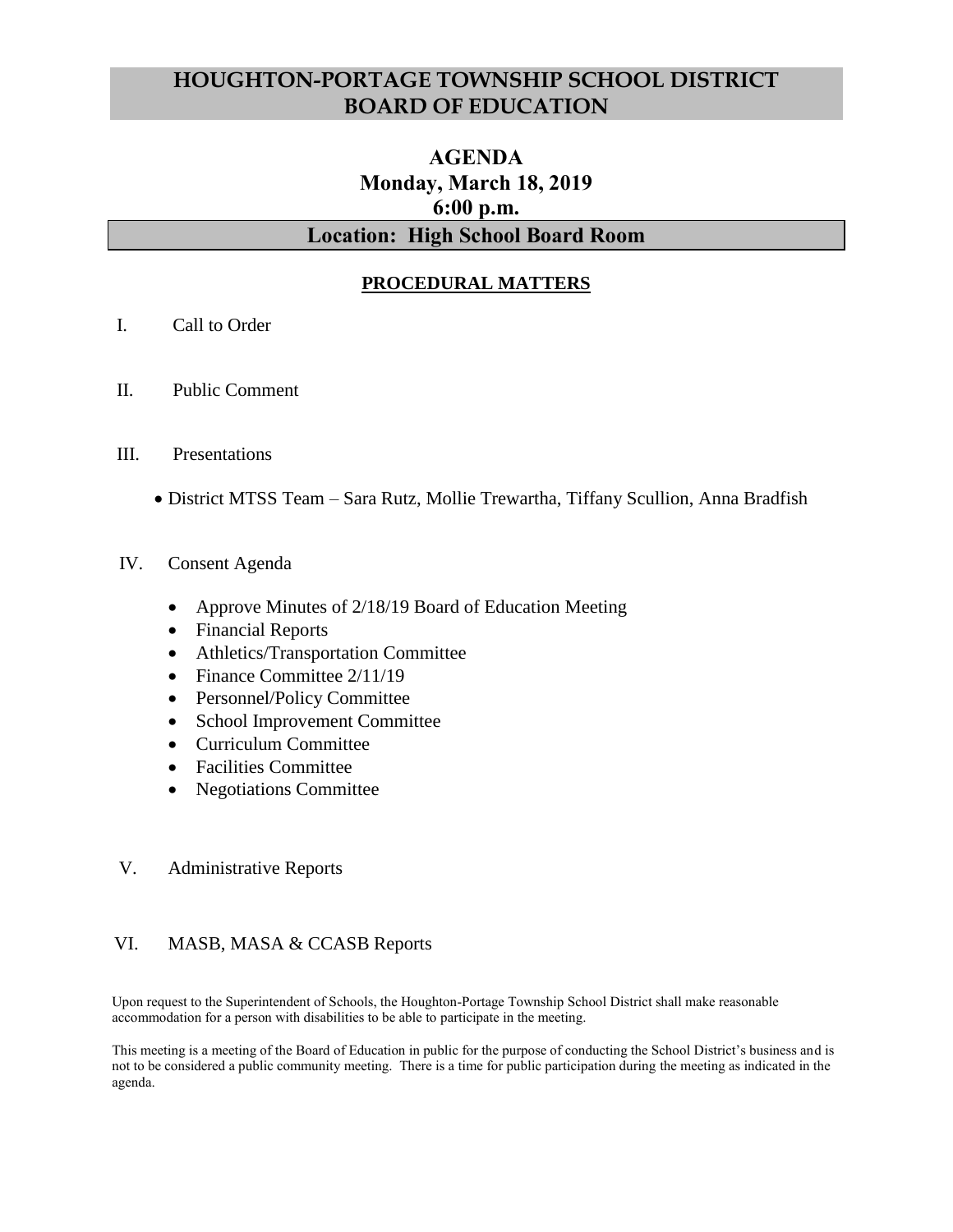VII. Action Items

1. Merit Pay Policy

#### VIII. Discussion Items

- 1. CCASB Awards
- 2. Enrollment
- 3. Graduation
- IX. Other Concerns or Public Comment

### X. Adjournment

Upon request to the Superintendent of Schools, the Houghton-Portage Township School District shall make reasonable accommodation for a person with disabilities to be able to participate in the meeting.

This meeting is a meeting of the Board of Education in public for the purpose of conducting the School District's business and is not to be considered a public community meeting. There is a time for public participation during the meeting as indicated in the agenda.